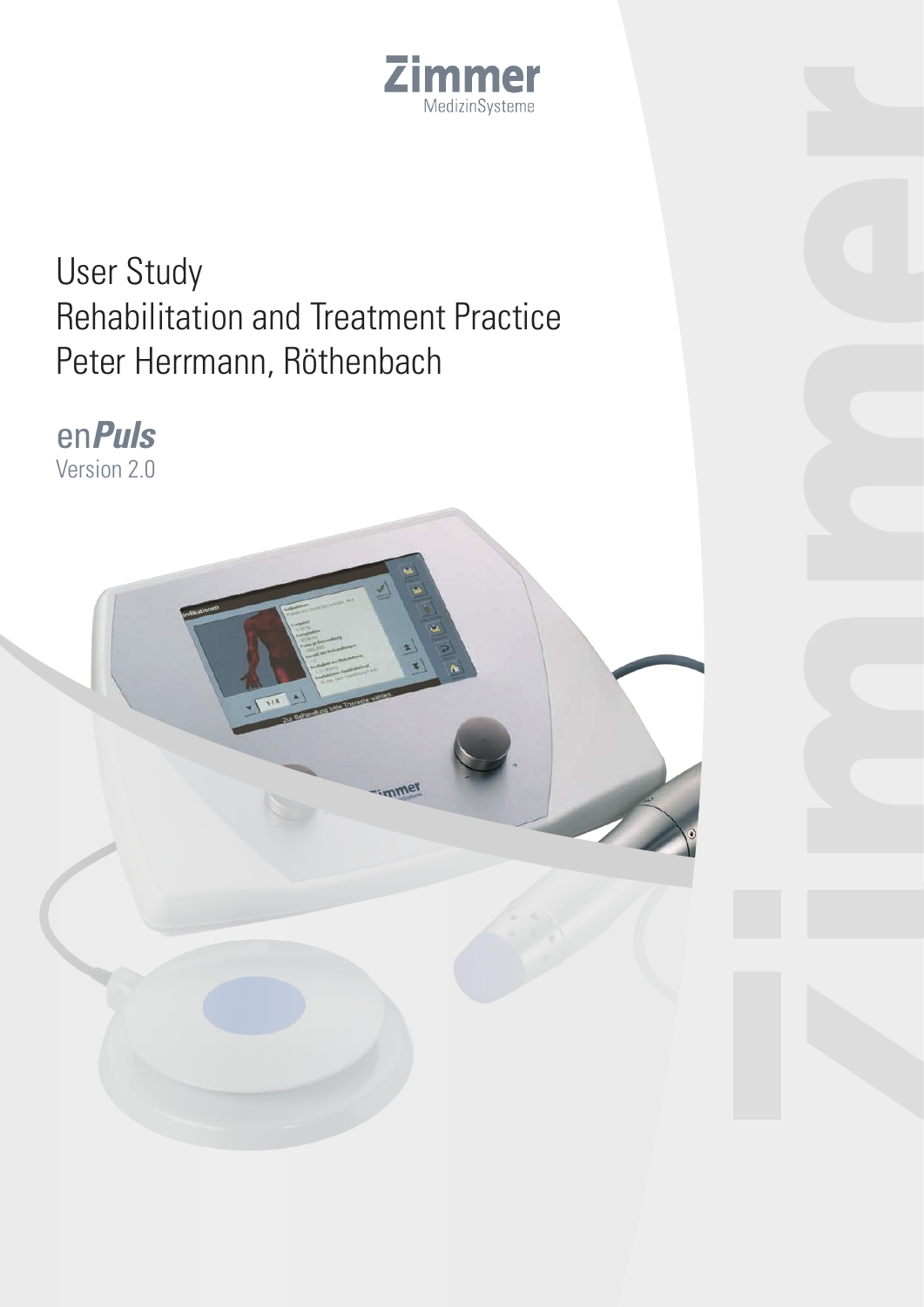Peter Herrmann, Physiotherapist/Reha Herrmann, Röthenbach, September 2012

# **Shockwave therapy can help patients who have had no success with other forms of treatment**

### **What is shock wave therapy?**

Radial shock wave therapy emits mechanical energy into the tissue. The shockwaves, generated by an accelerated projectile in the handpiece, penetrate much deeper than it is possible with manual therapy. Despite this, the patient is never exposed to radiation or anything similar. The mechanical impulse alone triggers a therapeutic reaction, such as is achieved with massage, etc. Convinced of the future treatment benefits of radial shock wave therapy, the Reha Herrmann team in Röthenbach decided to expand the range of treatments it offers for radial shockwave therapy.

#### **en***Puls* **Version 2.0 – compact and user-friendly**



After testing various pneumatic systems, the team decided on the en*Puls* version 2.0 from Zimmer MedizinSysteme GmbH. The device is small and compact in shape. Since it is driven electronically, it does not require a compressor and therefore needs only little space in the practice. In addition, it does not produce noise or floor vibrations such as with conventional compressor-driven systems, so the experience is a lot more pleasant for patients and therapists alike. Its small dimensions and lightweight design mean it is portable and flexible to use. The ergonomically shaped applicator of the en*Puls* version 2.0 particularly is agreeable to hold.





An overview of the patients who have received shock wave treatment should indicate how effective the treatment is. Included in this analysis are 65 male and female patients of varying age groups and professions, with the following problems after injury, strain or surgery: patellar tendonitis, cervical spine/shoulder problems (myofascial trigger points). heel spurs, achilles tendon irritation, shoulder problems (impingement), arthrosis of the carpometacarpal joint, osteoarthritis of the knee, periostitis, nerve compression.

Applicator 2 (diameter 15 mm) was the applicator most commonly used. Patients with arthrosis of the carpometacarpal joint, osteoarthritis of the knee and periostitis were treated using applicator 1 (6 mm) also. Radial shockwave therapy was administered once or twice a week.

|                                            | Frequency | Pulse energy (mJ) | Number of shocks/treatment | Number of treatments |
|--------------------------------------------|-----------|-------------------|----------------------------|----------------------|
| Patellar tendonitis                        | $12 - 16$ | $60 - 90$         | $2.000 - 4.500$            | $6 - 8$              |
| Cervical spine/shoulder<br>problems (MTPs) | $8 - 16$  | $60 - 90$         | $2.000 - 4.000$            |                      |
| Heel spurs                                 | $10 - 16$ | $60 - 90$         | $2.000 - 5.000$            |                      |
| Achilles tendon irritation                 | $10 - 16$ | $60 - 90$         | $1,500 - 3,000 - 4,000$    |                      |

#### Treatment details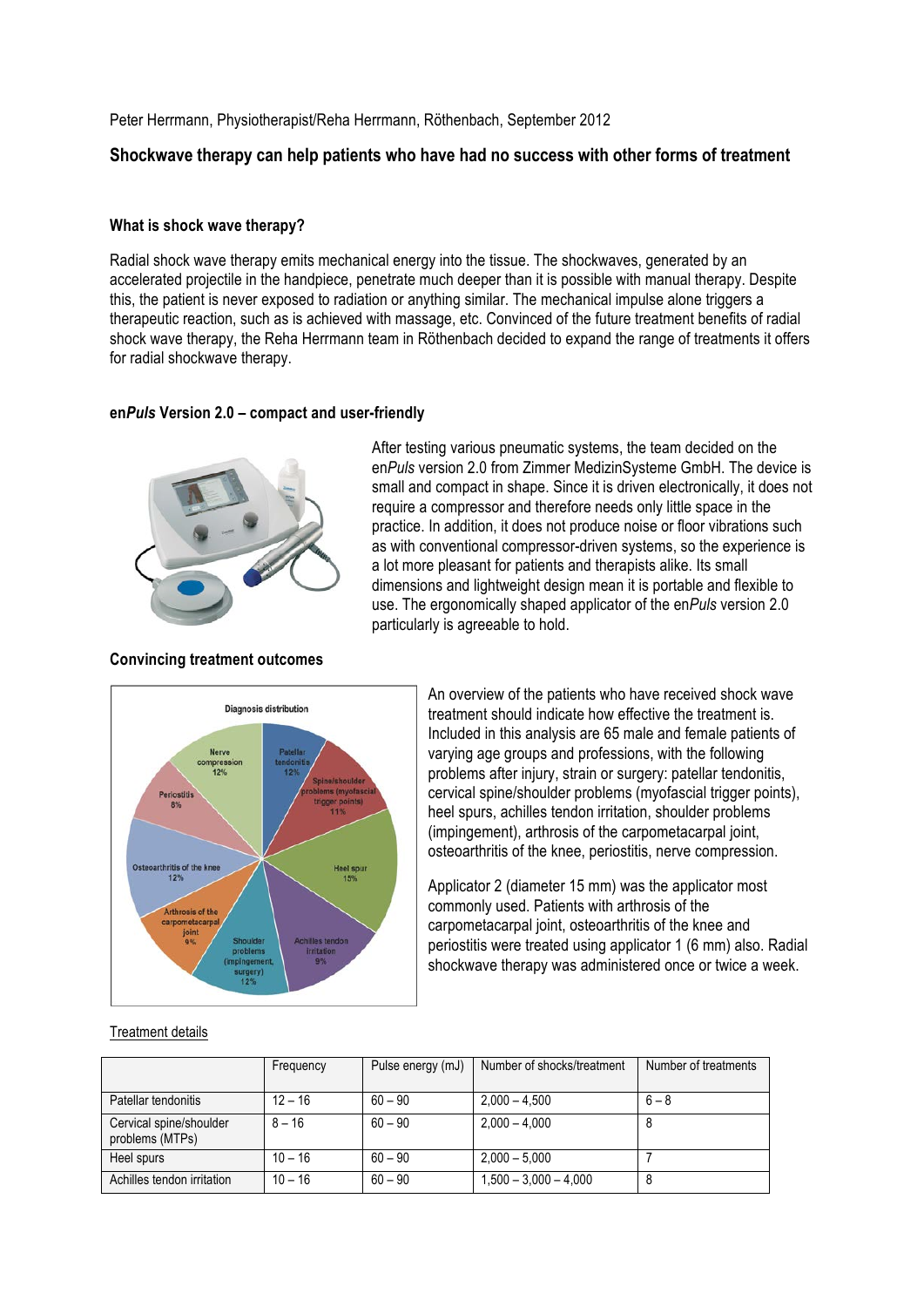|                                             | Frequency | Pulse energy (mJ) | Number of shocks/treatment | Number of treatments |
|---------------------------------------------|-----------|-------------------|----------------------------|----------------------|
| Shoulder problems<br>(impingement, surgery) | $12 - 16$ | $60 - 90$         | $2,500 - 5,000$            | 12                   |
| Carpometacarpal joint<br>arthrosis          | $4 - 12$  | $60 - 90$         | $800 - 2,000$              | $8 - 10$             |
| Osteoarthritis of the knee                  | $6 - 15$  | $60 - 90$         | $1,000 - 2,000$            | 8                    |
| <b>Periostitis</b>                          | $6 - 15$  | $60 - 90$         | $1,000 - 2,000$            | 8                    |
| Nerve compression                           | $10 - 16$ | $60 - 90$         | $4,000 - 6,000$            | 6                    |

MTPs = myofascial trigger points



Although radial shock wave therapy is a relatively intensive intervention, it is well tolerated by the majority of patients. Naturally the intensity of the impulses must be adjusted to the patient's individual pain sensitivity and reduced if necessary. The results from 65 subjects followed up speak for themselves. Even patients who had no success with other forms of treatment experienced a significant improvement in symptoms or even complete freedom from pain. In none of them the therapy did not respond or had to be aborted.

## **Treatment examples: Achilles tendon problems**

Radial shock wave therapy proved particularly effective in Achilles tendon problems and heel spurs. Fundamental to treatment, of course, is a thorough patient history, including a review of the areas secondarily affected. The eight patients included in the study had trauma-induced as well as chronic conditions. Therapy was planned accordingly. Almost all had simultaneous treatment to the sacroiliac and knee joint, in the chronic cases usually also to the vertebrae and plantar tendon. At the start of radial shock wave treatment each patient's individual pain threshold was determined and the maximum impulse intensity was adjusted accordingly. Shock wave therapy was used to treat all the primary problems in all patients, subsequently supplemented by cryotherapy to soothe the tissues, and manual therapy for areas that were too sensitive. In trauma-induced cases involving partial rupture of the tendon, radial shock wave therapy was not applied until later sessions as it would have been too painful initially. Once the tissue has already started to heal and healing can be promoted by stretching therapy and deep friction, shock wave treatment can be initiated.



#### **Conclusion**

Shock wave therapy is not an all-purpose tool for solving all problems, however it is a sensible and efficient complement to the range of therapies in a physiotherapist's arsenal of equipment. It can reach deeper structures more easily. Even patients who had had no success with other forms of treatment experienced a significant improvement in symptoms.